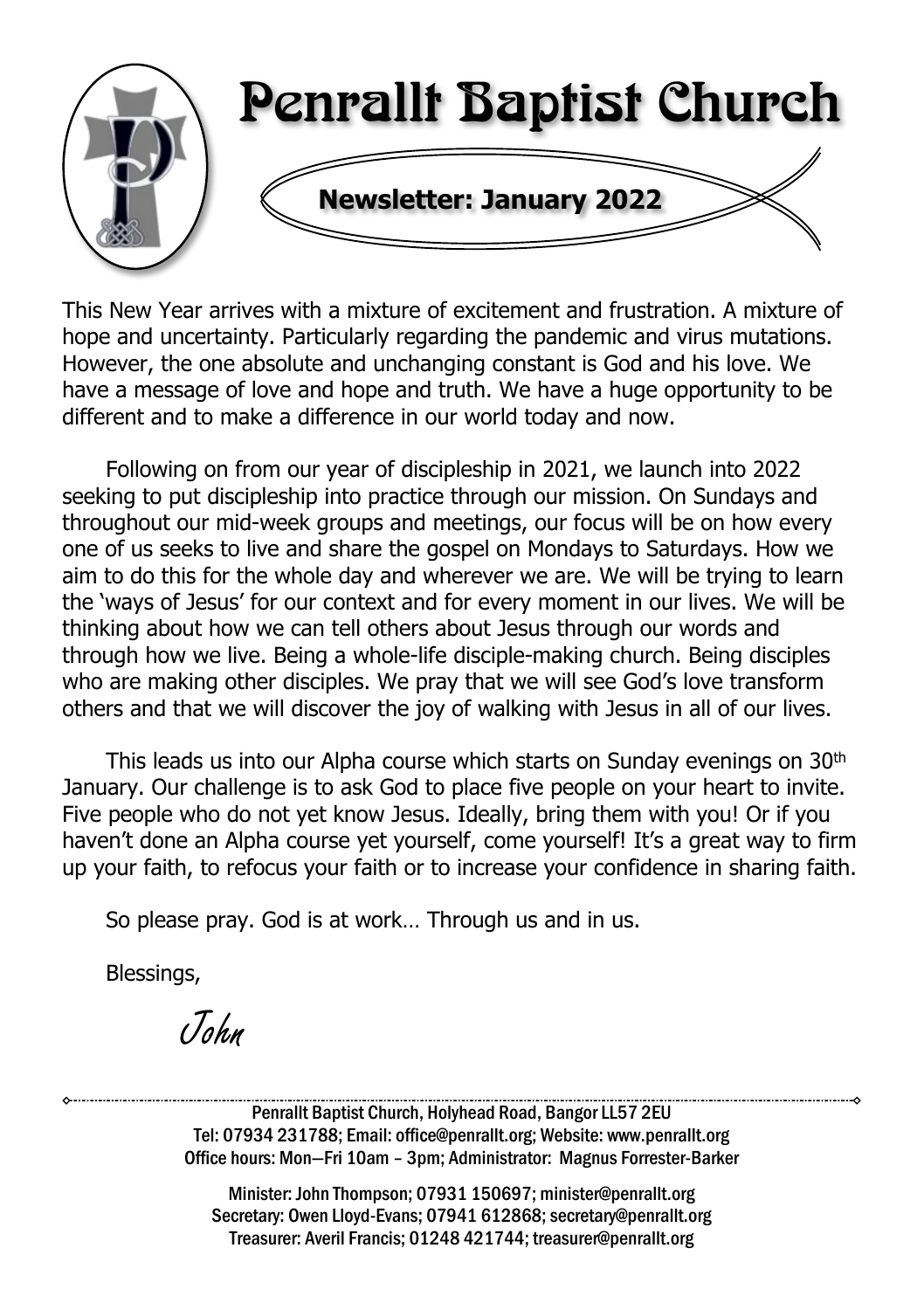#### Please pray for...

- $\bullet$  The leaders' prayer meeting on Saturday 8<sup>th</sup> January, 9:30–11:30am.
- John and Abi as they attend the Fresh Streams leadership conference,  $10^{th}$   $12<sup>th</sup>$  January. It is hoped that this is still going ahead, or if not it will be online. Please let John know if you are in a leadership role in the church and are interested in attending.
- Any and all activities, events and people mentioned in this newsletter!

## **In-Person Events**

For all events and activities due to be taking place in person, please check with the organiser or on the website before attending for any up-to-date Covid regulations, cancellations or moves to online events.

## **Week of Praver for Christian Unity**

The annual Week (or Octave) of Prayer for Christian Unity will as usual take place between 18th and 24th January. This year's theme is **We Saw His Star in the East** and the materials have been prepared by the churches of the Middle East.

Events planned by the churches of Cytûn Bangor are as follows:

Tuesday  $18<sup>th</sup>$  January, 7:30pm on Zoom – Ecumenical Act of Worship, organised by Capel Berea Newydd & St John's Methodist Church.

Thursday 20th January, 10:30am on Zoom, organised by Penrallt & Emaus.

Friday 21<sup>st</sup> January (TBC – details to follow) – Prayer service at Our Lady and St James.

Monday 24th January, 7:30pm on Zoom organised by the Church In Wales & Mosaic.

Please check the church website for Zoom links and further updates.

#### **Church Office**

The church administrator, Magnus, can be contacted on [office@penrallt.org](mailto:office@penrallt.org) or 07934 231788 during the church office opening hours (10am – 4pm Monday to Friday, except Bank Holidays). NB Magnus is still working largely from home at the moment, but the office hours still apply. He will be taking some time off over the coming months, mostly on Wednesday afternoons.

**Deadline for next month's newsletter: Sunday 24th January** Please send information to Magnus [\(office@penrallt.org\)](mailto:office@penrallt.org). All items should be submitted by email as early as possible.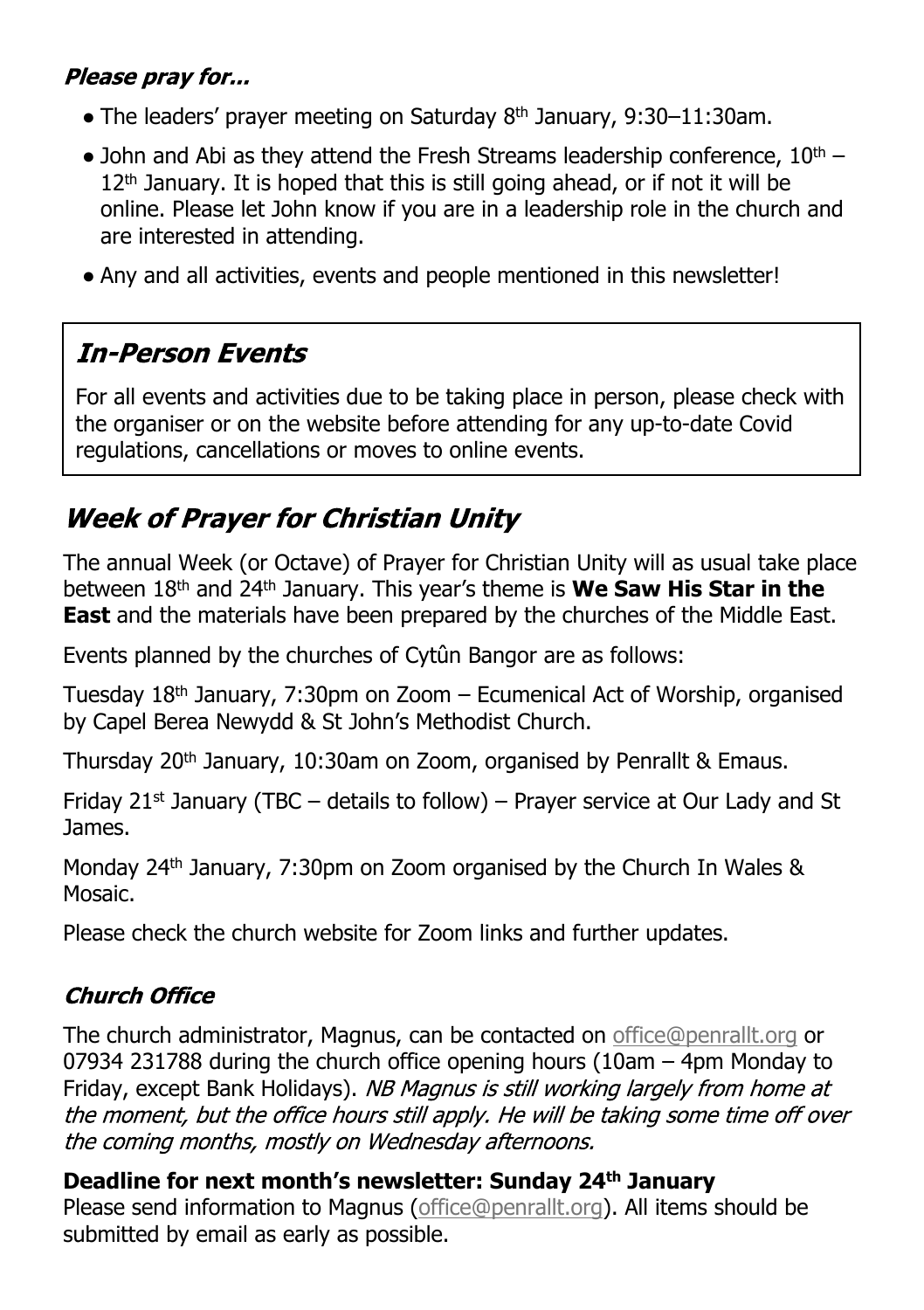## **Services This Month**

Our services at the moment are all in a hybrid format, with a small congregation in the building and others joining us on Zoom, except where otherwise noted. Due to current Covid restrictions, numbers in the building are limited so please book a place if you are coming – booking links will be found on the church website at [www.penrallt.org/services](https://www.penrallt.org/services/index.php); please also see the website for up to date information about services and regulations, as well as the link for the Zoom meeting and recordings of past services, where available.

Sunday services start at 10:30am. Children and young people go out part way through the service for Sunday school (Primary school / up to 11) or *Deeper* (Secondary school /  $11 - 17$ ); there are also crèche facilities available if you have very young children.

#### **Sunday 2nd January**

All-age communion service on Zoom only, led by Becca Williams.

#### **Sunday 9th January**

Frontline 1: All the difference in the world. Preacher: John Thompson.

#### **Sunday 16th January**

Frontline 2: Wherever we are. Preacher: John Thompson.

#### **Sunday 23rd January**

Frontline 3: Whatever we do. Preacher: Jon Stammers.

#### **Sunday 30th January** (Communion service)

Frontline 4: Together we grow. Preacher: John Thompson.

Communion will be served in a Covid-safe manner to those in the building. Those on Zoom will need bread and wine (or equivalent) to fully participate.

All this month's sermons from 9<sup>th</sup> January onward are part of our new *Frontline* series, based on material from the London Institute for Contemporary Christianity (LICC). This is a 5-week course to build whole-life discipleship, helping us take God into our everyday lives and remember that everyday life and discipleship is the focus of our faith and mission. See [licc.org.uk/ourresources/frontlinesundays](https://licc.org.uk/ourresources/frontlinesundays) for more information.

**Prayer Meeting:** Wednesday 12<sup>th</sup> January at 7:30pm on Zoom (not in the chapel as usual); the link will be available on our website. For more details of this and our weekly prayer meetings, see Prayer Resources later in this newsletter.

## **Children's Birthdays in January**

7<sup>th</sup>: Jeffrey Packwood; 25<sup>th</sup>: Rebecca Gao; 29<sup>th</sup>: Gwyneth Allen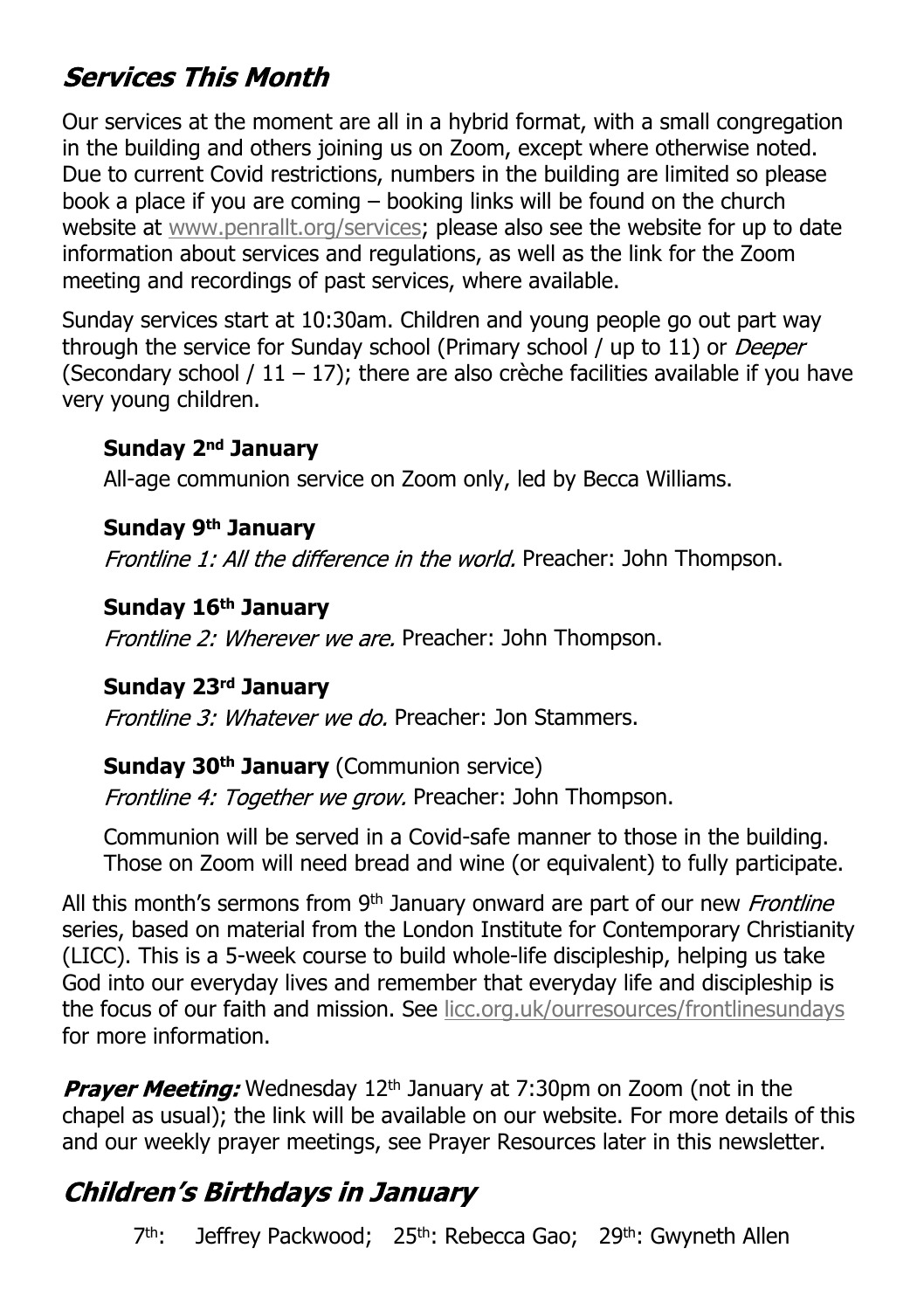## **◊ Alpha**

We are planning to run an Alpha course at Penrallt on Sunday evenings from 30<sup>th</sup> January until around Easter. We hope to run this in the church building but if necessary it will start online. If you would like to help, please speak to John [\(minister@penrallt.org](mailto:minister@penrallt.org)). Please pray for this outreach too.

### **◊ Baptist Leaders' Fellowship**

The next meeting of the Baptist Leaders' Fellowship is due to be a Zoom meeting on Monday 17<sup>th</sup> January led by Siân Rees, the Director of Evangelical Alliance Wales. Please contact the church office if you would like the Zoom details. Anyone in any role of leadership in any area of church life is welcome.

#### **◊ Building**

Please note that in line with current Covid regulations numbers in the building are limited. We recommend booking a place in advance to attend one of our services so we can ensure there is space for you (if there are spaces available, others may be admitted but priority will be given to those who have booked). You must wear a mask (unless exempt) and comply with other Covid regulations (see [www.penrallt.org/services/index.php](https://www.penrallt.org/services/index.php)). If you are coming to the church building during the week, please contact the office to check whether anyone is there.

## **◊ Church Fellowship Walk**

The next fellowship walk, on Sunday  $6<sup>th</sup>$  February at 1:30pm will be a flat walk from Bangor Nature Reserve in Tal-y-Bont towards Abergwyngregyn along the coastal path (and back). Although flat it is a mud path rather than tarmac and can be narrow in places. Booking is required for Track & Trace purposes; more details on the booking page: [https://www.eventbrite.co.uk/e/penrallt-fellowship](https://www.eventbrite.co.uk/e/penrallt-fellowship-walk-tickets-236250831597)[walk-tickets-236250831597](https://www.eventbrite.co.uk/e/penrallt-fellowship-walk-tickets-236250831597)

### **◊ Church Meeting**

Our next church members' meeting is due to take place on Monday 17<sup>th</sup> January at 7:30pm. We were hoping to hold it in the church building but due to Covid restrictions it will instead be on Zoom (details will be emailed to members). If you are not a member but would like to be, or to find out what it involves, please speak to John ([minister@penrallt.org\)](mailto:minister@penrallt.org) or Owen ([secretary@penrallt.org](mailto:secretary@penrallt.org)).

#### **◊ Foodbank**

Bangor Cathedral Foodbank is open 2 – 3pm every Monday, Wednesday and Friday, operating from Tŷ Deiniol (the Diocesan Centre) next to Bangor Cathedral. A referral from another service is normally required to access the foodbank but they are able to give people up to two emergency food parcels without a referral. To find out more about how you can access or contribute to the foodbank please visit [www.bangorfoodbank.org](https://www.bangorfoodbank.org)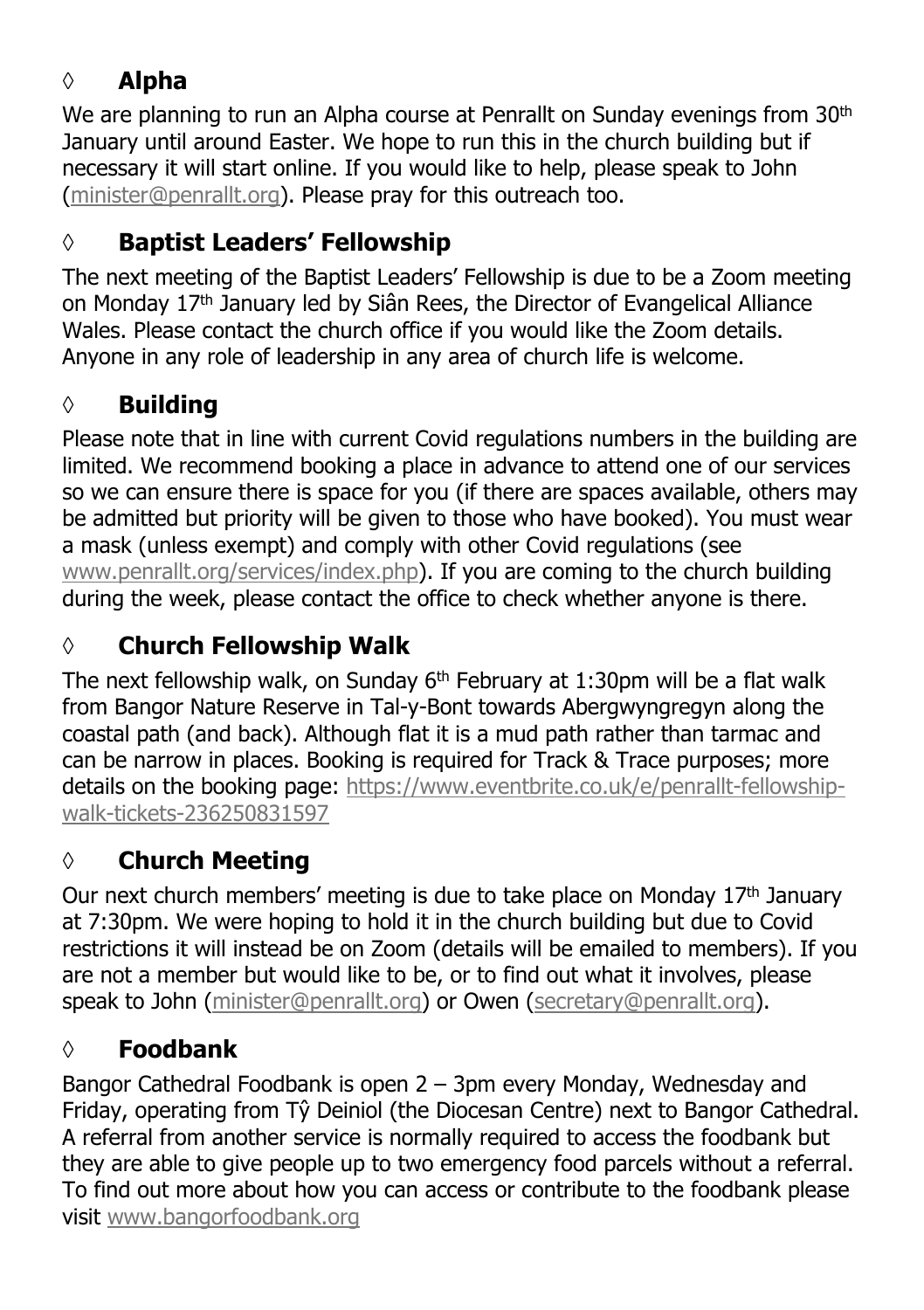### **◊ Giving**

At present we are not taking up an offering during our services but if you would like to give financially towards the work of Penrallt, our mission partners and other projects we support, there is now a donations box at the front of the chapel (near the ramp) which you can use for that purpose. If you would like to explore other ways of giving to the work at Penrallt, please speak to Averil, our Treasurer, who will be able to advise [\(treasurer@penrallt.org\)](mailto:treasurer@penrallt.org).

### **◊ Hardship Fund**

The church has a small fund overseen by the minister to help people in need. If you find yourself in financial difficulty or know someone else that is struggling, please speak with Sarah Jackson ([sarah.jackson.home@gmail.com](mailto:sarah.jackson.home@gmail.com)) or John Thompson ([minister@penrallt.org\)](mailto:minister@penrallt.org) in confidence. And if you are in a position to add to the hardship fund, please speak to Averil Francis ([treasurer@penrallt.org\)](mailto:treasurer@penrallt.org).

### **◊ Homegroups / Contact, Care & Prayer**

We encourage you to join one of our homegroups if you are not already in one, as they are invaluable in helping us to deepen our relationship with the Lord and with one another. The groups currently meet on Zoom and other online platforms on Monday, Tuesday and Thursday evenings and on Tuesday and Friday mornings (most groups meet weekly), although some groups are beginning to return to physical meetings. Contact the church office to find out more or be put in touch with a group.

There are contact, care and prayer groups to enable people to stay connected and receive prayer support even if they are not in a homegroup; these groups do not meet together but each one has a designated person to contact the other group members regularly. Once again, please contact the church office if you are not part of a contact, care & prayer group or a homegroup and would like to be.

#### **◊ Mission Prayer Meeting**

The Penrallt mission group will be meeting on Zoom at 7:30pm on Wednesday 26<sup>th</sup> January to hear updates from our mission partners around the world and to pray for them. Please contact the church office if you would like the Zoom details to join this meeting.

#### **◊ Pastoral Help**

If you have issues of concern about your own or someone else's welfare, please contact a member of the Pastoral Care team: Magnus Forrester-Barker (07890 109645); Geoff Moore (01248 410582); Gwen Hicks (01248 353648); Monica Morris (01407 840439), Abi Penney (07776 270399); John Thompson (07931 150697).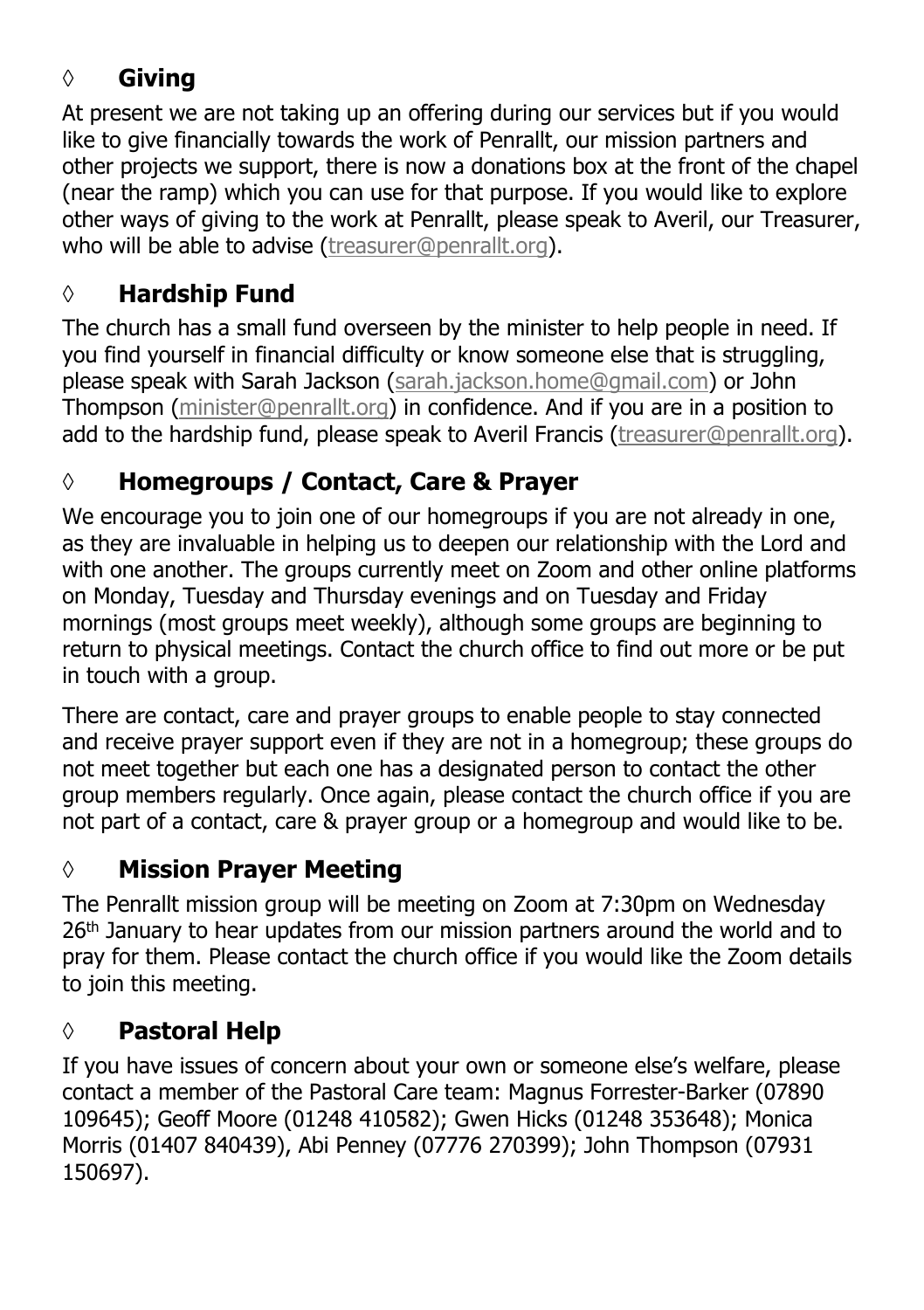### **◊ Penrallt on Facebook and YouTube**

We have three Facebook groups:

- Penrallt ([www.facebook.com/groups/2402772192](https://www.facebook.com/groups/2402772192))
	- a general group for information and social interaction
- Penrallt Prayer Point ([www.facebook.com/groups/302627593231755](https://www.facebook.com/groups/302627593231755)) a private group (as defined by Facebook, i.e. request to join) specifically to share prayer requests and encouragements
- Penrallt Student Fellowship ([www.facebook.com/groups/195300234272943](https://www.facebook.com/groups/195300234272943))

#### We also have a YouTube channel and a Facebook page (both called Penrallt Baptist Church), as well as another Facebook page for our young people:

- [www.youtube.com/channel/UCwK0\\_lPqAVqGKwQREg6JhHg](https://www.youtube.com/channel/UCwK0_lPqAVqGKwQREg6JhHg)
- [www.facebook.com/penralltbc](https://www.facebook.com/penralltbc)
- [www.facebook.com/penralltyouth](https://www.facebook.com/penralltyouth)

## **◊ Prayer Resources**

Send prayer requests, thanksgivings and testimonies to our email prayer diary via office@penrallt.org – email this address, too, to subscribe to the prayer diary, which goes out every week (usually on Mondays). We also have a Facebook prayer group (see above), which allows more interactive sharing of prayer requests and updates, as well as prayer meetings via Zoom on **Wednesdays at 11:30am** and **Saturdays at 8:30am**; please contact the church office if you need the connection details for either meeting (which are also posted in the prayer diary every week); NB the Saturday meeting will resume on  $15<sup>th</sup>$  January after its Christmas break. We also have a monthly prayer meeting, which this month will also be on Zoom (not in the church building as usual) on **Wednesday 12th January at 7:30pm** and will focus on praying for our forthcoming Alpha course; the link will be available on the church website.

## **◊ Students**

We are delighted to welcome students to Penrallt. You are encouraged to take part in church activities and join a homegroup. For more information about student activities and how Penrallt can support you, and vice versa, please contact John on [students@penrallt.org](mailto:students@penrallt.org) or see our [Penrallt Student Fellowship](https://www.facebook.com/groups/195300234272943) Facebook group.

## **◊ Youth Events and Website**

Our youth activities have restarted this term with a Thursday night group called Ignite (usually meeting in the Canolfan at 7pm) and a Sunday morning group called Deeper (taking place during our morning services). Further details can be found on our youth website, [www.penralltyouth.org](https://www.penralltyouth.org/), as well as our Penrallt Youth [Facebook page](https://www.facebook.com/penralltyouth) and [Instagram group](https://www.instagram.com/penralltyouth/). Contact our youth worker, Becca [\(youth@penrallt.org\)](mailto:youth@penrallt.org), for more information.